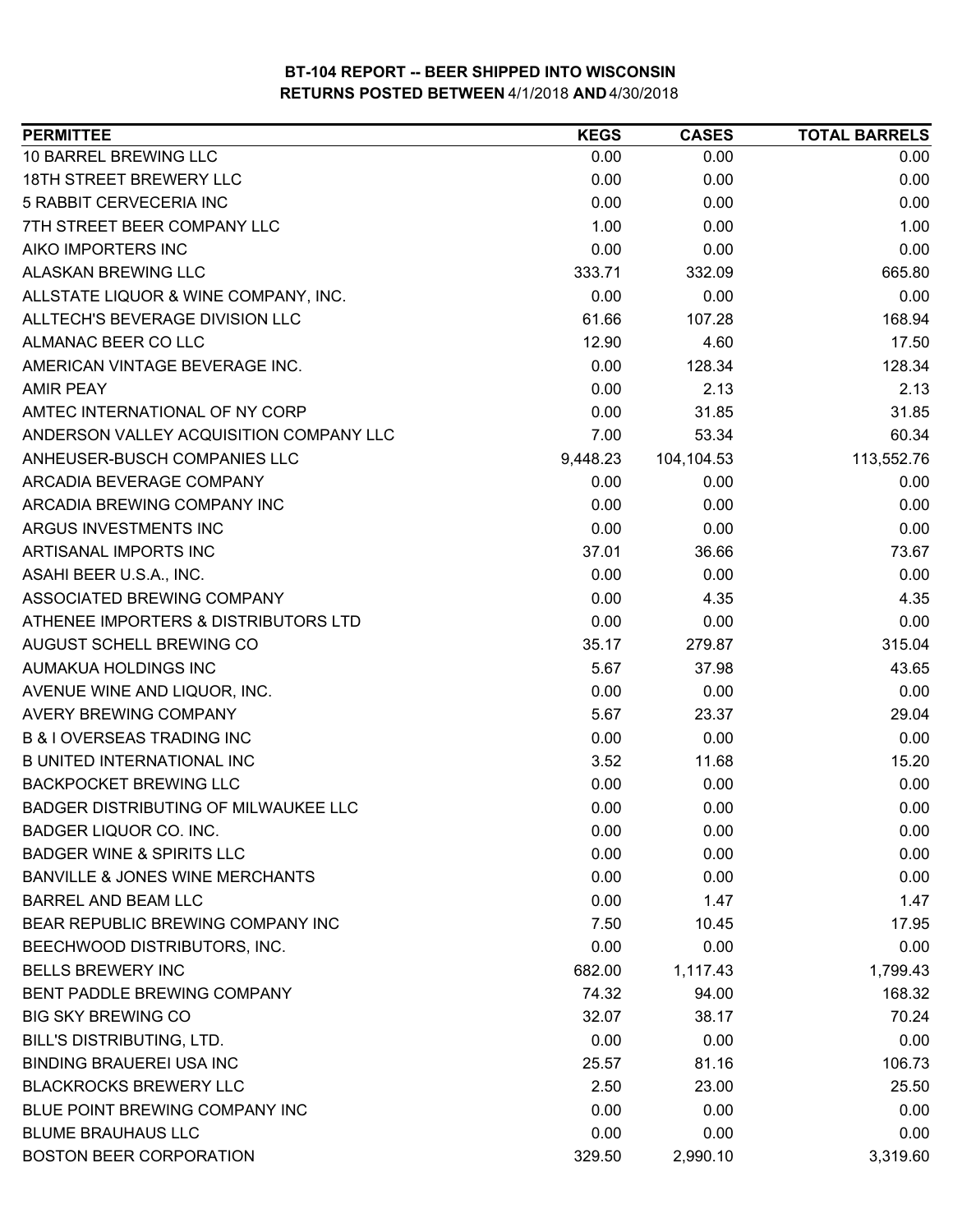| <b>BOULDER BEER INC</b><br>18.29<br>40.96<br>22.67<br>BRAU BROTHERS BREWING COMPANY, LLC<br>8.00<br>15.67<br>23.67<br>BREAKTHRU BEVERAGE GROUP LLC<br>0.00<br>0.00<br>0.00<br>0.00<br>BREAKTHRU BEVERAGE GROUP LLC<br>0.00<br>0.00<br>BREAKTHRU BEVERAGE WISCONSIN NORTH LLC<br>0.00<br>0.00<br>0.00<br>BRECKENRIDGE BREWERY LLC<br>0.00<br>0.00<br>0.00<br>16.51<br>44.94<br><b>BRIAN EWING</b><br>28.43<br>0.00<br>BROWN-FORMAN CORPORATION<br>204.09<br>204.09<br>0.00<br><b>BUFFALO CREEK BREWING LLC</b><br>0.00<br>0.00<br>0.00<br>C.J.W., INC.<br>0.00<br>0.00<br>CANAL STREET BREWING CO LLC<br>173.75<br>781.08<br>954.83<br>CAPITOL-HUSTING COMPANY, INC.<br>0.00<br>0.00<br>0.00<br>CARRIAGE HOUSE IMPORTS, LTD.<br>0.00<br>99.49<br>99.49<br>CASCADE BREWING COMPANY LLC<br>0.00<br>0.00<br>0.00<br>CENTRAL BEER DISTRIBUTORS, INC.<br>0.00<br>0.00<br>0.00<br>0.00<br>CENTRAL BEER IMPORT & EXPORT INC<br>0.00<br>0.00<br>CHAS A BERNICK INC<br>18.67<br>81.23<br>62.56<br>CHAS A BERNICK INC<br>43.34<br>21.29<br>64.63<br><b>CHATHAM IMPORTS INC</b><br>0.00<br>0.00<br>0.00<br><b>CHRIS MICHNER</b><br>7.50<br>44.70<br>52.20<br>0.00<br><b>CHRISTIAN P SCHAEFER</b><br>0.00<br>0.00<br><b>CLASSIC BREWING COMPANY</b><br>0.00<br>60.39<br>60.39<br>COLD SPRING BREWING COMPANY<br>0.00<br>0.00<br>0.00<br><b>COMEBACK BREWING INC</b><br>0.00<br>0.00<br>0.00<br>CORONADO BREWING COMPANY INC<br>19.51<br>16.73<br>36.24<br><b>CRAFT BREW ALLIANCE INC</b><br>0.00<br>0.00<br>0.00<br><b>CRAFT IMPORTS LLC</b><br>0.00<br>0.00<br>0.00<br><b>CRAFT REVOLUTION LLC</b><br>18.00<br>40.46<br>58.46<br><b>CROWN IMPORTS LLC</b><br>0.00<br>14,020.26<br>14,020.26<br><b>CRYSTAL LAKE BEER COMPANY</b><br>0.00<br>0.00<br>0.00<br>0.00<br><b>CUSTOM CALIFORNIA CRAFT BEER LLC</b><br>0.00<br>0.00<br>D&V INTERNATIONAL INC<br>36.74<br>23.48<br>13.26<br>0.00<br>DANNY RAKOVIC<br>2.99<br>2.99<br>18.00<br>DAPPER BREWING COMPANY LLC<br>12.57<br>30.57<br>0.00<br>0.00<br>0.00<br>DEAN DISTRIBUTING, INC.<br>DEAN DISTRIBUTING, INC.<br>0.00<br>0.00<br>0.00<br>0.00<br>0.10<br><b>DEBORAH MARIE WINTER</b><br>0.10<br><b>DELIA E RODRIGUEZ</b><br>0.00<br>0.00<br>0.00<br>DESCHUTES BREWERY INC<br>158.12<br>287.41<br>445.53<br>DESTIHL HOLDINGS LLC<br>0.00<br>0.00<br>0.00<br>DETROIT RIVERTOWN BREWING LLC<br>0.00<br>0.00<br>0.00<br>DIAGEO BEER COMPANY USA<br>433.14<br>2,615.12<br>3,048.26<br>DISCOUNT LIQUOR, INC.<br>0.00<br>0.00<br>0.00<br>DOANE DISTRIBUTING, INC.<br>0.00<br>0.00<br>0.00 | <b>PERMITTEE</b>               | <b>KEGS</b> | <b>CASES</b> | <b>TOTAL BARRELS</b> |
|-------------------------------------------------------------------------------------------------------------------------------------------------------------------------------------------------------------------------------------------------------------------------------------------------------------------------------------------------------------------------------------------------------------------------------------------------------------------------------------------------------------------------------------------------------------------------------------------------------------------------------------------------------------------------------------------------------------------------------------------------------------------------------------------------------------------------------------------------------------------------------------------------------------------------------------------------------------------------------------------------------------------------------------------------------------------------------------------------------------------------------------------------------------------------------------------------------------------------------------------------------------------------------------------------------------------------------------------------------------------------------------------------------------------------------------------------------------------------------------------------------------------------------------------------------------------------------------------------------------------------------------------------------------------------------------------------------------------------------------------------------------------------------------------------------------------------------------------------------------------------------------------------------------------------------------------------------------------------------------------------------------------------------------------------------------------------------------------------------------------------------------------------------------------------------------------------------------------------------------------------------------------------------------------------------------------------------------------------------------------------------------------------------------------------------------------------------------------------------------------------------------------------|--------------------------------|-------------|--------------|----------------------|
|                                                                                                                                                                                                                                                                                                                                                                                                                                                                                                                                                                                                                                                                                                                                                                                                                                                                                                                                                                                                                                                                                                                                                                                                                                                                                                                                                                                                                                                                                                                                                                                                                                                                                                                                                                                                                                                                                                                                                                                                                                                                                                                                                                                                                                                                                                                                                                                                                                                                                                                         |                                |             |              |                      |
|                                                                                                                                                                                                                                                                                                                                                                                                                                                                                                                                                                                                                                                                                                                                                                                                                                                                                                                                                                                                                                                                                                                                                                                                                                                                                                                                                                                                                                                                                                                                                                                                                                                                                                                                                                                                                                                                                                                                                                                                                                                                                                                                                                                                                                                                                                                                                                                                                                                                                                                         |                                |             |              |                      |
|                                                                                                                                                                                                                                                                                                                                                                                                                                                                                                                                                                                                                                                                                                                                                                                                                                                                                                                                                                                                                                                                                                                                                                                                                                                                                                                                                                                                                                                                                                                                                                                                                                                                                                                                                                                                                                                                                                                                                                                                                                                                                                                                                                                                                                                                                                                                                                                                                                                                                                                         |                                |             |              |                      |
|                                                                                                                                                                                                                                                                                                                                                                                                                                                                                                                                                                                                                                                                                                                                                                                                                                                                                                                                                                                                                                                                                                                                                                                                                                                                                                                                                                                                                                                                                                                                                                                                                                                                                                                                                                                                                                                                                                                                                                                                                                                                                                                                                                                                                                                                                                                                                                                                                                                                                                                         |                                |             |              |                      |
|                                                                                                                                                                                                                                                                                                                                                                                                                                                                                                                                                                                                                                                                                                                                                                                                                                                                                                                                                                                                                                                                                                                                                                                                                                                                                                                                                                                                                                                                                                                                                                                                                                                                                                                                                                                                                                                                                                                                                                                                                                                                                                                                                                                                                                                                                                                                                                                                                                                                                                                         |                                |             |              |                      |
|                                                                                                                                                                                                                                                                                                                                                                                                                                                                                                                                                                                                                                                                                                                                                                                                                                                                                                                                                                                                                                                                                                                                                                                                                                                                                                                                                                                                                                                                                                                                                                                                                                                                                                                                                                                                                                                                                                                                                                                                                                                                                                                                                                                                                                                                                                                                                                                                                                                                                                                         |                                |             |              |                      |
|                                                                                                                                                                                                                                                                                                                                                                                                                                                                                                                                                                                                                                                                                                                                                                                                                                                                                                                                                                                                                                                                                                                                                                                                                                                                                                                                                                                                                                                                                                                                                                                                                                                                                                                                                                                                                                                                                                                                                                                                                                                                                                                                                                                                                                                                                                                                                                                                                                                                                                                         |                                |             |              |                      |
|                                                                                                                                                                                                                                                                                                                                                                                                                                                                                                                                                                                                                                                                                                                                                                                                                                                                                                                                                                                                                                                                                                                                                                                                                                                                                                                                                                                                                                                                                                                                                                                                                                                                                                                                                                                                                                                                                                                                                                                                                                                                                                                                                                                                                                                                                                                                                                                                                                                                                                                         |                                |             |              |                      |
|                                                                                                                                                                                                                                                                                                                                                                                                                                                                                                                                                                                                                                                                                                                                                                                                                                                                                                                                                                                                                                                                                                                                                                                                                                                                                                                                                                                                                                                                                                                                                                                                                                                                                                                                                                                                                                                                                                                                                                                                                                                                                                                                                                                                                                                                                                                                                                                                                                                                                                                         |                                |             |              |                      |
|                                                                                                                                                                                                                                                                                                                                                                                                                                                                                                                                                                                                                                                                                                                                                                                                                                                                                                                                                                                                                                                                                                                                                                                                                                                                                                                                                                                                                                                                                                                                                                                                                                                                                                                                                                                                                                                                                                                                                                                                                                                                                                                                                                                                                                                                                                                                                                                                                                                                                                                         |                                |             |              |                      |
|                                                                                                                                                                                                                                                                                                                                                                                                                                                                                                                                                                                                                                                                                                                                                                                                                                                                                                                                                                                                                                                                                                                                                                                                                                                                                                                                                                                                                                                                                                                                                                                                                                                                                                                                                                                                                                                                                                                                                                                                                                                                                                                                                                                                                                                                                                                                                                                                                                                                                                                         |                                |             |              |                      |
|                                                                                                                                                                                                                                                                                                                                                                                                                                                                                                                                                                                                                                                                                                                                                                                                                                                                                                                                                                                                                                                                                                                                                                                                                                                                                                                                                                                                                                                                                                                                                                                                                                                                                                                                                                                                                                                                                                                                                                                                                                                                                                                                                                                                                                                                                                                                                                                                                                                                                                                         |                                |             |              |                      |
|                                                                                                                                                                                                                                                                                                                                                                                                                                                                                                                                                                                                                                                                                                                                                                                                                                                                                                                                                                                                                                                                                                                                                                                                                                                                                                                                                                                                                                                                                                                                                                                                                                                                                                                                                                                                                                                                                                                                                                                                                                                                                                                                                                                                                                                                                                                                                                                                                                                                                                                         |                                |             |              |                      |
|                                                                                                                                                                                                                                                                                                                                                                                                                                                                                                                                                                                                                                                                                                                                                                                                                                                                                                                                                                                                                                                                                                                                                                                                                                                                                                                                                                                                                                                                                                                                                                                                                                                                                                                                                                                                                                                                                                                                                                                                                                                                                                                                                                                                                                                                                                                                                                                                                                                                                                                         |                                |             |              |                      |
|                                                                                                                                                                                                                                                                                                                                                                                                                                                                                                                                                                                                                                                                                                                                                                                                                                                                                                                                                                                                                                                                                                                                                                                                                                                                                                                                                                                                                                                                                                                                                                                                                                                                                                                                                                                                                                                                                                                                                                                                                                                                                                                                                                                                                                                                                                                                                                                                                                                                                                                         |                                |             |              |                      |
|                                                                                                                                                                                                                                                                                                                                                                                                                                                                                                                                                                                                                                                                                                                                                                                                                                                                                                                                                                                                                                                                                                                                                                                                                                                                                                                                                                                                                                                                                                                                                                                                                                                                                                                                                                                                                                                                                                                                                                                                                                                                                                                                                                                                                                                                                                                                                                                                                                                                                                                         |                                |             |              |                      |
|                                                                                                                                                                                                                                                                                                                                                                                                                                                                                                                                                                                                                                                                                                                                                                                                                                                                                                                                                                                                                                                                                                                                                                                                                                                                                                                                                                                                                                                                                                                                                                                                                                                                                                                                                                                                                                                                                                                                                                                                                                                                                                                                                                                                                                                                                                                                                                                                                                                                                                                         |                                |             |              |                      |
|                                                                                                                                                                                                                                                                                                                                                                                                                                                                                                                                                                                                                                                                                                                                                                                                                                                                                                                                                                                                                                                                                                                                                                                                                                                                                                                                                                                                                                                                                                                                                                                                                                                                                                                                                                                                                                                                                                                                                                                                                                                                                                                                                                                                                                                                                                                                                                                                                                                                                                                         |                                |             |              |                      |
|                                                                                                                                                                                                                                                                                                                                                                                                                                                                                                                                                                                                                                                                                                                                                                                                                                                                                                                                                                                                                                                                                                                                                                                                                                                                                                                                                                                                                                                                                                                                                                                                                                                                                                                                                                                                                                                                                                                                                                                                                                                                                                                                                                                                                                                                                                                                                                                                                                                                                                                         |                                |             |              |                      |
|                                                                                                                                                                                                                                                                                                                                                                                                                                                                                                                                                                                                                                                                                                                                                                                                                                                                                                                                                                                                                                                                                                                                                                                                                                                                                                                                                                                                                                                                                                                                                                                                                                                                                                                                                                                                                                                                                                                                                                                                                                                                                                                                                                                                                                                                                                                                                                                                                                                                                                                         |                                |             |              |                      |
|                                                                                                                                                                                                                                                                                                                                                                                                                                                                                                                                                                                                                                                                                                                                                                                                                                                                                                                                                                                                                                                                                                                                                                                                                                                                                                                                                                                                                                                                                                                                                                                                                                                                                                                                                                                                                                                                                                                                                                                                                                                                                                                                                                                                                                                                                                                                                                                                                                                                                                                         |                                |             |              |                      |
|                                                                                                                                                                                                                                                                                                                                                                                                                                                                                                                                                                                                                                                                                                                                                                                                                                                                                                                                                                                                                                                                                                                                                                                                                                                                                                                                                                                                                                                                                                                                                                                                                                                                                                                                                                                                                                                                                                                                                                                                                                                                                                                                                                                                                                                                                                                                                                                                                                                                                                                         |                                |             |              |                      |
|                                                                                                                                                                                                                                                                                                                                                                                                                                                                                                                                                                                                                                                                                                                                                                                                                                                                                                                                                                                                                                                                                                                                                                                                                                                                                                                                                                                                                                                                                                                                                                                                                                                                                                                                                                                                                                                                                                                                                                                                                                                                                                                                                                                                                                                                                                                                                                                                                                                                                                                         |                                |             |              |                      |
|                                                                                                                                                                                                                                                                                                                                                                                                                                                                                                                                                                                                                                                                                                                                                                                                                                                                                                                                                                                                                                                                                                                                                                                                                                                                                                                                                                                                                                                                                                                                                                                                                                                                                                                                                                                                                                                                                                                                                                                                                                                                                                                                                                                                                                                                                                                                                                                                                                                                                                                         |                                |             |              |                      |
|                                                                                                                                                                                                                                                                                                                                                                                                                                                                                                                                                                                                                                                                                                                                                                                                                                                                                                                                                                                                                                                                                                                                                                                                                                                                                                                                                                                                                                                                                                                                                                                                                                                                                                                                                                                                                                                                                                                                                                                                                                                                                                                                                                                                                                                                                                                                                                                                                                                                                                                         |                                |             |              |                      |
|                                                                                                                                                                                                                                                                                                                                                                                                                                                                                                                                                                                                                                                                                                                                                                                                                                                                                                                                                                                                                                                                                                                                                                                                                                                                                                                                                                                                                                                                                                                                                                                                                                                                                                                                                                                                                                                                                                                                                                                                                                                                                                                                                                                                                                                                                                                                                                                                                                                                                                                         |                                |             |              |                      |
|                                                                                                                                                                                                                                                                                                                                                                                                                                                                                                                                                                                                                                                                                                                                                                                                                                                                                                                                                                                                                                                                                                                                                                                                                                                                                                                                                                                                                                                                                                                                                                                                                                                                                                                                                                                                                                                                                                                                                                                                                                                                                                                                                                                                                                                                                                                                                                                                                                                                                                                         |                                |             |              |                      |
|                                                                                                                                                                                                                                                                                                                                                                                                                                                                                                                                                                                                                                                                                                                                                                                                                                                                                                                                                                                                                                                                                                                                                                                                                                                                                                                                                                                                                                                                                                                                                                                                                                                                                                                                                                                                                                                                                                                                                                                                                                                                                                                                                                                                                                                                                                                                                                                                                                                                                                                         |                                |             |              |                      |
|                                                                                                                                                                                                                                                                                                                                                                                                                                                                                                                                                                                                                                                                                                                                                                                                                                                                                                                                                                                                                                                                                                                                                                                                                                                                                                                                                                                                                                                                                                                                                                                                                                                                                                                                                                                                                                                                                                                                                                                                                                                                                                                                                                                                                                                                                                                                                                                                                                                                                                                         |                                |             |              |                      |
|                                                                                                                                                                                                                                                                                                                                                                                                                                                                                                                                                                                                                                                                                                                                                                                                                                                                                                                                                                                                                                                                                                                                                                                                                                                                                                                                                                                                                                                                                                                                                                                                                                                                                                                                                                                                                                                                                                                                                                                                                                                                                                                                                                                                                                                                                                                                                                                                                                                                                                                         |                                |             |              |                      |
|                                                                                                                                                                                                                                                                                                                                                                                                                                                                                                                                                                                                                                                                                                                                                                                                                                                                                                                                                                                                                                                                                                                                                                                                                                                                                                                                                                                                                                                                                                                                                                                                                                                                                                                                                                                                                                                                                                                                                                                                                                                                                                                                                                                                                                                                                                                                                                                                                                                                                                                         |                                |             |              |                      |
|                                                                                                                                                                                                                                                                                                                                                                                                                                                                                                                                                                                                                                                                                                                                                                                                                                                                                                                                                                                                                                                                                                                                                                                                                                                                                                                                                                                                                                                                                                                                                                                                                                                                                                                                                                                                                                                                                                                                                                                                                                                                                                                                                                                                                                                                                                                                                                                                                                                                                                                         |                                |             |              |                      |
|                                                                                                                                                                                                                                                                                                                                                                                                                                                                                                                                                                                                                                                                                                                                                                                                                                                                                                                                                                                                                                                                                                                                                                                                                                                                                                                                                                                                                                                                                                                                                                                                                                                                                                                                                                                                                                                                                                                                                                                                                                                                                                                                                                                                                                                                                                                                                                                                                                                                                                                         |                                |             |              |                      |
|                                                                                                                                                                                                                                                                                                                                                                                                                                                                                                                                                                                                                                                                                                                                                                                                                                                                                                                                                                                                                                                                                                                                                                                                                                                                                                                                                                                                                                                                                                                                                                                                                                                                                                                                                                                                                                                                                                                                                                                                                                                                                                                                                                                                                                                                                                                                                                                                                                                                                                                         |                                |             |              |                      |
|                                                                                                                                                                                                                                                                                                                                                                                                                                                                                                                                                                                                                                                                                                                                                                                                                                                                                                                                                                                                                                                                                                                                                                                                                                                                                                                                                                                                                                                                                                                                                                                                                                                                                                                                                                                                                                                                                                                                                                                                                                                                                                                                                                                                                                                                                                                                                                                                                                                                                                                         |                                |             |              |                      |
|                                                                                                                                                                                                                                                                                                                                                                                                                                                                                                                                                                                                                                                                                                                                                                                                                                                                                                                                                                                                                                                                                                                                                                                                                                                                                                                                                                                                                                                                                                                                                                                                                                                                                                                                                                                                                                                                                                                                                                                                                                                                                                                                                                                                                                                                                                                                                                                                                                                                                                                         |                                |             |              |                      |
|                                                                                                                                                                                                                                                                                                                                                                                                                                                                                                                                                                                                                                                                                                                                                                                                                                                                                                                                                                                                                                                                                                                                                                                                                                                                                                                                                                                                                                                                                                                                                                                                                                                                                                                                                                                                                                                                                                                                                                                                                                                                                                                                                                                                                                                                                                                                                                                                                                                                                                                         |                                |             |              |                      |
|                                                                                                                                                                                                                                                                                                                                                                                                                                                                                                                                                                                                                                                                                                                                                                                                                                                                                                                                                                                                                                                                                                                                                                                                                                                                                                                                                                                                                                                                                                                                                                                                                                                                                                                                                                                                                                                                                                                                                                                                                                                                                                                                                                                                                                                                                                                                                                                                                                                                                                                         |                                |             |              |                      |
|                                                                                                                                                                                                                                                                                                                                                                                                                                                                                                                                                                                                                                                                                                                                                                                                                                                                                                                                                                                                                                                                                                                                                                                                                                                                                                                                                                                                                                                                                                                                                                                                                                                                                                                                                                                                                                                                                                                                                                                                                                                                                                                                                                                                                                                                                                                                                                                                                                                                                                                         |                                |             |              |                      |
|                                                                                                                                                                                                                                                                                                                                                                                                                                                                                                                                                                                                                                                                                                                                                                                                                                                                                                                                                                                                                                                                                                                                                                                                                                                                                                                                                                                                                                                                                                                                                                                                                                                                                                                                                                                                                                                                                                                                                                                                                                                                                                                                                                                                                                                                                                                                                                                                                                                                                                                         |                                |             |              |                      |
|                                                                                                                                                                                                                                                                                                                                                                                                                                                                                                                                                                                                                                                                                                                                                                                                                                                                                                                                                                                                                                                                                                                                                                                                                                                                                                                                                                                                                                                                                                                                                                                                                                                                                                                                                                                                                                                                                                                                                                                                                                                                                                                                                                                                                                                                                                                                                                                                                                                                                                                         |                                |             |              |                      |
|                                                                                                                                                                                                                                                                                                                                                                                                                                                                                                                                                                                                                                                                                                                                                                                                                                                                                                                                                                                                                                                                                                                                                                                                                                                                                                                                                                                                                                                                                                                                                                                                                                                                                                                                                                                                                                                                                                                                                                                                                                                                                                                                                                                                                                                                                                                                                                                                                                                                                                                         |                                |             |              |                      |
|                                                                                                                                                                                                                                                                                                                                                                                                                                                                                                                                                                                                                                                                                                                                                                                                                                                                                                                                                                                                                                                                                                                                                                                                                                                                                                                                                                                                                                                                                                                                                                                                                                                                                                                                                                                                                                                                                                                                                                                                                                                                                                                                                                                                                                                                                                                                                                                                                                                                                                                         |                                |             |              |                      |
|                                                                                                                                                                                                                                                                                                                                                                                                                                                                                                                                                                                                                                                                                                                                                                                                                                                                                                                                                                                                                                                                                                                                                                                                                                                                                                                                                                                                                                                                                                                                                                                                                                                                                                                                                                                                                                                                                                                                                                                                                                                                                                                                                                                                                                                                                                                                                                                                                                                                                                                         |                                |             |              |                      |
|                                                                                                                                                                                                                                                                                                                                                                                                                                                                                                                                                                                                                                                                                                                                                                                                                                                                                                                                                                                                                                                                                                                                                                                                                                                                                                                                                                                                                                                                                                                                                                                                                                                                                                                                                                                                                                                                                                                                                                                                                                                                                                                                                                                                                                                                                                                                                                                                                                                                                                                         | DOGFISH HEAD CRAFT BREWERY LLC | 75.34       | 216.99       | 292.33               |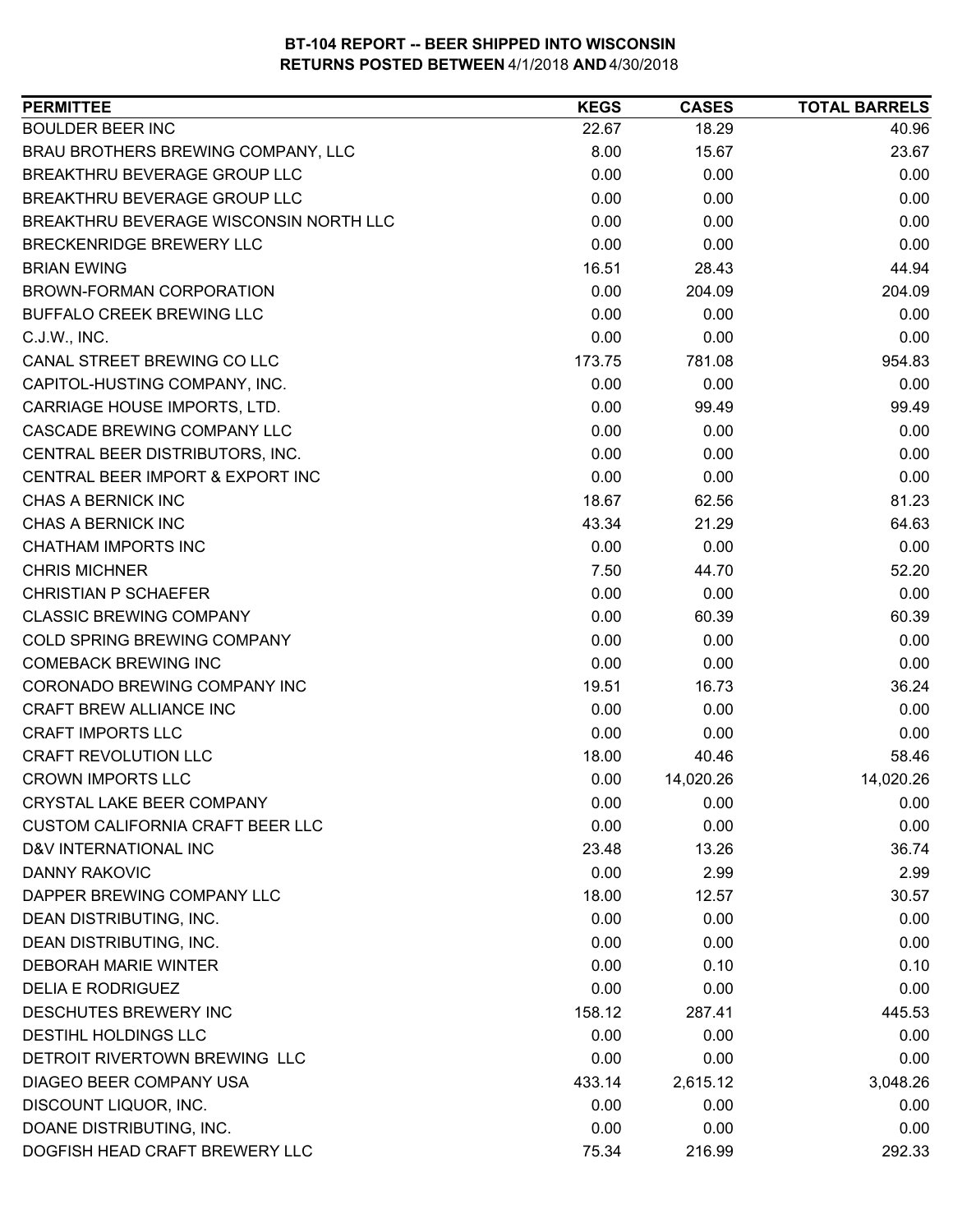| <b>DOYNA LTD</b><br>0.00<br>0.00<br>0.00<br>DUVEL MOORTGAT USA LTD<br>14.92<br>132.43<br>117.51<br>0.00<br>E & J GALLO WINERY<br>45.06<br>45.06<br>0.00<br>0.00<br>0.00<br><b>EASTERN LIQUORS USA INC</b><br>EINSTOK BEER COMPANY LP<br>5.00<br>31.00<br>36.00<br>EL DORADO BEVERAGE CO<br>0.00<br>0.00<br>0.00<br>ELYSIAN BREWING COMPANY INC<br>0.00<br>0.00<br>0.00<br>0.00<br>FABIANO BROTHERS - WISCONSIN LLC<br>0.00<br>0.00<br>FAIR STATE BREWING COOPERATIVE<br>49.22<br>136.49<br>87.27<br>0.00<br>0.00<br>0.00<br>FLANIGAN DISTRIBUTING OF DOOR COUNTY, INC.<br>FLYING DOG BREWERY LLLP<br>8.33<br>63.20<br>54.87<br>FOUR SEASONS BEER DISTRIBUTORS INC<br>0.00<br>0.00<br>0.00<br>0.00<br>FRANK BEER DISTRIBUTORS, INC.<br>0.00<br>0.00<br>FRANK BEER SOUTH LLC<br>0.00<br>0.00<br>0.00<br>FRANK LIQUOR COMPANY, INC.<br>0.00<br>0.00<br>0.00<br>FRANK LIQUORS OF LA CROSSE, INC.<br>0.00<br>0.00<br>0.00<br>0.00<br><b>FRED R KARM JR</b><br>0.00<br>0.00<br>FULTON STREET BREWERY LLC<br>0.00<br>0.00<br>0.00<br><b>G &amp; F DISTRIBUTING INC</b><br>0.00<br>0.00<br>0.00<br><b>G K SKAGGS INC</b><br>72.64<br>0.00<br>72.64<br><b>GARY'S CORPORATION OF OAK CREEK</b><br>0.00<br>0.00<br>0.00<br>GELOSO BEVERAGE GROUP LLC<br>0.00<br>0.00<br>0.00<br>GENERAL BEER DISTRIBUTORS CO.<br>0.00<br>0.00<br>0.00<br><b>GENERAL BEER DISTRIBUTORS CO. - MILWAUKEE</b><br>0.00<br>0.00<br>0.00<br>0.00<br>0.00<br>0.00<br>GENERAL BEER-NORTHEAST INC<br><b>GENERAL BEER-NORTHEAST INC</b><br>0.00<br>0.00<br>0.00<br>0.00<br>0.00<br>0.00<br>GENERAL BEER-NORTHWEST, INC.<br>0.00<br>0.00<br>0.00<br>GENERAL BEER-NORTHWEST, INC.<br>0.00<br>0.00<br>0.00<br>GENERAL BEER-NORTHWEST, INC.<br><b>GENERAL BEVERAGE SALES CO.</b><br>0.00<br>0.00<br>0.00<br>GENERAL BEVERAGE SALES CO. -- OSHKOSH<br>0.00<br>0.00<br>0.00<br>GENERAL BEVERAGE SALES CO.-MILWAUKEE<br>0.00<br>0.00<br>0.00<br><b>GEORGE BOZIC JR</b><br>0.00<br>2.38<br>2.38<br><b>GLOBAL VILLAGE IMPORTS LLC</b><br>0.00<br>4.06<br>4.06<br><b>GLORIA R RAGSDALE</b><br>0.00<br>0.00<br>0.00<br><b>GMB PARTNERS LLC</b><br>16.17<br>23.22<br>39.39<br><b>GRAYSCALE BREWING LLC</b><br>0.00<br>0.00<br>0.00<br><b>GREAT CENTRAL BREWING LLC</b><br>0.00<br>0.00<br>0.00<br>0.00<br><b>GREGORY S HARDMAN</b><br>4.52<br>4.52<br><b>GTBC LLC</b><br>0.00<br>0.00<br>0.00<br>H C FOODS CO LTD<br>0.00<br>24.50<br>24.50<br><b>HALES ALES LTD</b><br>0.00<br>0.00<br>0.00<br>HARDYWOOD PARK CRAFT BREWERY LLC<br>0.00<br>0.00<br>0.00<br>HARPOON DISTRIBUTING COMPANY<br>21.86<br>32.66<br>54.52 | <b>PERMITTEE</b>         | <b>KEGS</b> | <b>CASES</b> | <b>TOTAL BARRELS</b> |
|-------------------------------------------------------------------------------------------------------------------------------------------------------------------------------------------------------------------------------------------------------------------------------------------------------------------------------------------------------------------------------------------------------------------------------------------------------------------------------------------------------------------------------------------------------------------------------------------------------------------------------------------------------------------------------------------------------------------------------------------------------------------------------------------------------------------------------------------------------------------------------------------------------------------------------------------------------------------------------------------------------------------------------------------------------------------------------------------------------------------------------------------------------------------------------------------------------------------------------------------------------------------------------------------------------------------------------------------------------------------------------------------------------------------------------------------------------------------------------------------------------------------------------------------------------------------------------------------------------------------------------------------------------------------------------------------------------------------------------------------------------------------------------------------------------------------------------------------------------------------------------------------------------------------------------------------------------------------------------------------------------------------------------------------------------------------------------------------------------------------------------------------------------------------------------------------------------------------------------------------------------------------------------------------------------------------------------------------------------------------------------------------------------------------------------------------------------------------------------------------------------------------------------------------------------------------|--------------------------|-------------|--------------|----------------------|
|                                                                                                                                                                                                                                                                                                                                                                                                                                                                                                                                                                                                                                                                                                                                                                                                                                                                                                                                                                                                                                                                                                                                                                                                                                                                                                                                                                                                                                                                                                                                                                                                                                                                                                                                                                                                                                                                                                                                                                                                                                                                                                                                                                                                                                                                                                                                                                                                                                                                                                                                                                   |                          |             |              |                      |
|                                                                                                                                                                                                                                                                                                                                                                                                                                                                                                                                                                                                                                                                                                                                                                                                                                                                                                                                                                                                                                                                                                                                                                                                                                                                                                                                                                                                                                                                                                                                                                                                                                                                                                                                                                                                                                                                                                                                                                                                                                                                                                                                                                                                                                                                                                                                                                                                                                                                                                                                                                   |                          |             |              |                      |
|                                                                                                                                                                                                                                                                                                                                                                                                                                                                                                                                                                                                                                                                                                                                                                                                                                                                                                                                                                                                                                                                                                                                                                                                                                                                                                                                                                                                                                                                                                                                                                                                                                                                                                                                                                                                                                                                                                                                                                                                                                                                                                                                                                                                                                                                                                                                                                                                                                                                                                                                                                   |                          |             |              |                      |
|                                                                                                                                                                                                                                                                                                                                                                                                                                                                                                                                                                                                                                                                                                                                                                                                                                                                                                                                                                                                                                                                                                                                                                                                                                                                                                                                                                                                                                                                                                                                                                                                                                                                                                                                                                                                                                                                                                                                                                                                                                                                                                                                                                                                                                                                                                                                                                                                                                                                                                                                                                   |                          |             |              |                      |
|                                                                                                                                                                                                                                                                                                                                                                                                                                                                                                                                                                                                                                                                                                                                                                                                                                                                                                                                                                                                                                                                                                                                                                                                                                                                                                                                                                                                                                                                                                                                                                                                                                                                                                                                                                                                                                                                                                                                                                                                                                                                                                                                                                                                                                                                                                                                                                                                                                                                                                                                                                   |                          |             |              |                      |
|                                                                                                                                                                                                                                                                                                                                                                                                                                                                                                                                                                                                                                                                                                                                                                                                                                                                                                                                                                                                                                                                                                                                                                                                                                                                                                                                                                                                                                                                                                                                                                                                                                                                                                                                                                                                                                                                                                                                                                                                                                                                                                                                                                                                                                                                                                                                                                                                                                                                                                                                                                   |                          |             |              |                      |
|                                                                                                                                                                                                                                                                                                                                                                                                                                                                                                                                                                                                                                                                                                                                                                                                                                                                                                                                                                                                                                                                                                                                                                                                                                                                                                                                                                                                                                                                                                                                                                                                                                                                                                                                                                                                                                                                                                                                                                                                                                                                                                                                                                                                                                                                                                                                                                                                                                                                                                                                                                   |                          |             |              |                      |
|                                                                                                                                                                                                                                                                                                                                                                                                                                                                                                                                                                                                                                                                                                                                                                                                                                                                                                                                                                                                                                                                                                                                                                                                                                                                                                                                                                                                                                                                                                                                                                                                                                                                                                                                                                                                                                                                                                                                                                                                                                                                                                                                                                                                                                                                                                                                                                                                                                                                                                                                                                   |                          |             |              |                      |
|                                                                                                                                                                                                                                                                                                                                                                                                                                                                                                                                                                                                                                                                                                                                                                                                                                                                                                                                                                                                                                                                                                                                                                                                                                                                                                                                                                                                                                                                                                                                                                                                                                                                                                                                                                                                                                                                                                                                                                                                                                                                                                                                                                                                                                                                                                                                                                                                                                                                                                                                                                   |                          |             |              |                      |
|                                                                                                                                                                                                                                                                                                                                                                                                                                                                                                                                                                                                                                                                                                                                                                                                                                                                                                                                                                                                                                                                                                                                                                                                                                                                                                                                                                                                                                                                                                                                                                                                                                                                                                                                                                                                                                                                                                                                                                                                                                                                                                                                                                                                                                                                                                                                                                                                                                                                                                                                                                   |                          |             |              |                      |
|                                                                                                                                                                                                                                                                                                                                                                                                                                                                                                                                                                                                                                                                                                                                                                                                                                                                                                                                                                                                                                                                                                                                                                                                                                                                                                                                                                                                                                                                                                                                                                                                                                                                                                                                                                                                                                                                                                                                                                                                                                                                                                                                                                                                                                                                                                                                                                                                                                                                                                                                                                   |                          |             |              |                      |
|                                                                                                                                                                                                                                                                                                                                                                                                                                                                                                                                                                                                                                                                                                                                                                                                                                                                                                                                                                                                                                                                                                                                                                                                                                                                                                                                                                                                                                                                                                                                                                                                                                                                                                                                                                                                                                                                                                                                                                                                                                                                                                                                                                                                                                                                                                                                                                                                                                                                                                                                                                   |                          |             |              |                      |
|                                                                                                                                                                                                                                                                                                                                                                                                                                                                                                                                                                                                                                                                                                                                                                                                                                                                                                                                                                                                                                                                                                                                                                                                                                                                                                                                                                                                                                                                                                                                                                                                                                                                                                                                                                                                                                                                                                                                                                                                                                                                                                                                                                                                                                                                                                                                                                                                                                                                                                                                                                   |                          |             |              |                      |
|                                                                                                                                                                                                                                                                                                                                                                                                                                                                                                                                                                                                                                                                                                                                                                                                                                                                                                                                                                                                                                                                                                                                                                                                                                                                                                                                                                                                                                                                                                                                                                                                                                                                                                                                                                                                                                                                                                                                                                                                                                                                                                                                                                                                                                                                                                                                                                                                                                                                                                                                                                   |                          |             |              |                      |
|                                                                                                                                                                                                                                                                                                                                                                                                                                                                                                                                                                                                                                                                                                                                                                                                                                                                                                                                                                                                                                                                                                                                                                                                                                                                                                                                                                                                                                                                                                                                                                                                                                                                                                                                                                                                                                                                                                                                                                                                                                                                                                                                                                                                                                                                                                                                                                                                                                                                                                                                                                   |                          |             |              |                      |
|                                                                                                                                                                                                                                                                                                                                                                                                                                                                                                                                                                                                                                                                                                                                                                                                                                                                                                                                                                                                                                                                                                                                                                                                                                                                                                                                                                                                                                                                                                                                                                                                                                                                                                                                                                                                                                                                                                                                                                                                                                                                                                                                                                                                                                                                                                                                                                                                                                                                                                                                                                   |                          |             |              |                      |
|                                                                                                                                                                                                                                                                                                                                                                                                                                                                                                                                                                                                                                                                                                                                                                                                                                                                                                                                                                                                                                                                                                                                                                                                                                                                                                                                                                                                                                                                                                                                                                                                                                                                                                                                                                                                                                                                                                                                                                                                                                                                                                                                                                                                                                                                                                                                                                                                                                                                                                                                                                   |                          |             |              |                      |
|                                                                                                                                                                                                                                                                                                                                                                                                                                                                                                                                                                                                                                                                                                                                                                                                                                                                                                                                                                                                                                                                                                                                                                                                                                                                                                                                                                                                                                                                                                                                                                                                                                                                                                                                                                                                                                                                                                                                                                                                                                                                                                                                                                                                                                                                                                                                                                                                                                                                                                                                                                   |                          |             |              |                      |
|                                                                                                                                                                                                                                                                                                                                                                                                                                                                                                                                                                                                                                                                                                                                                                                                                                                                                                                                                                                                                                                                                                                                                                                                                                                                                                                                                                                                                                                                                                                                                                                                                                                                                                                                                                                                                                                                                                                                                                                                                                                                                                                                                                                                                                                                                                                                                                                                                                                                                                                                                                   |                          |             |              |                      |
|                                                                                                                                                                                                                                                                                                                                                                                                                                                                                                                                                                                                                                                                                                                                                                                                                                                                                                                                                                                                                                                                                                                                                                                                                                                                                                                                                                                                                                                                                                                                                                                                                                                                                                                                                                                                                                                                                                                                                                                                                                                                                                                                                                                                                                                                                                                                                                                                                                                                                                                                                                   |                          |             |              |                      |
|                                                                                                                                                                                                                                                                                                                                                                                                                                                                                                                                                                                                                                                                                                                                                                                                                                                                                                                                                                                                                                                                                                                                                                                                                                                                                                                                                                                                                                                                                                                                                                                                                                                                                                                                                                                                                                                                                                                                                                                                                                                                                                                                                                                                                                                                                                                                                                                                                                                                                                                                                                   |                          |             |              |                      |
|                                                                                                                                                                                                                                                                                                                                                                                                                                                                                                                                                                                                                                                                                                                                                                                                                                                                                                                                                                                                                                                                                                                                                                                                                                                                                                                                                                                                                                                                                                                                                                                                                                                                                                                                                                                                                                                                                                                                                                                                                                                                                                                                                                                                                                                                                                                                                                                                                                                                                                                                                                   |                          |             |              |                      |
|                                                                                                                                                                                                                                                                                                                                                                                                                                                                                                                                                                                                                                                                                                                                                                                                                                                                                                                                                                                                                                                                                                                                                                                                                                                                                                                                                                                                                                                                                                                                                                                                                                                                                                                                                                                                                                                                                                                                                                                                                                                                                                                                                                                                                                                                                                                                                                                                                                                                                                                                                                   |                          |             |              |                      |
|                                                                                                                                                                                                                                                                                                                                                                                                                                                                                                                                                                                                                                                                                                                                                                                                                                                                                                                                                                                                                                                                                                                                                                                                                                                                                                                                                                                                                                                                                                                                                                                                                                                                                                                                                                                                                                                                                                                                                                                                                                                                                                                                                                                                                                                                                                                                                                                                                                                                                                                                                                   |                          |             |              |                      |
|                                                                                                                                                                                                                                                                                                                                                                                                                                                                                                                                                                                                                                                                                                                                                                                                                                                                                                                                                                                                                                                                                                                                                                                                                                                                                                                                                                                                                                                                                                                                                                                                                                                                                                                                                                                                                                                                                                                                                                                                                                                                                                                                                                                                                                                                                                                                                                                                                                                                                                                                                                   |                          |             |              |                      |
|                                                                                                                                                                                                                                                                                                                                                                                                                                                                                                                                                                                                                                                                                                                                                                                                                                                                                                                                                                                                                                                                                                                                                                                                                                                                                                                                                                                                                                                                                                                                                                                                                                                                                                                                                                                                                                                                                                                                                                                                                                                                                                                                                                                                                                                                                                                                                                                                                                                                                                                                                                   |                          |             |              |                      |
|                                                                                                                                                                                                                                                                                                                                                                                                                                                                                                                                                                                                                                                                                                                                                                                                                                                                                                                                                                                                                                                                                                                                                                                                                                                                                                                                                                                                                                                                                                                                                                                                                                                                                                                                                                                                                                                                                                                                                                                                                                                                                                                                                                                                                                                                                                                                                                                                                                                                                                                                                                   |                          |             |              |                      |
|                                                                                                                                                                                                                                                                                                                                                                                                                                                                                                                                                                                                                                                                                                                                                                                                                                                                                                                                                                                                                                                                                                                                                                                                                                                                                                                                                                                                                                                                                                                                                                                                                                                                                                                                                                                                                                                                                                                                                                                                                                                                                                                                                                                                                                                                                                                                                                                                                                                                                                                                                                   |                          |             |              |                      |
|                                                                                                                                                                                                                                                                                                                                                                                                                                                                                                                                                                                                                                                                                                                                                                                                                                                                                                                                                                                                                                                                                                                                                                                                                                                                                                                                                                                                                                                                                                                                                                                                                                                                                                                                                                                                                                                                                                                                                                                                                                                                                                                                                                                                                                                                                                                                                                                                                                                                                                                                                                   |                          |             |              |                      |
|                                                                                                                                                                                                                                                                                                                                                                                                                                                                                                                                                                                                                                                                                                                                                                                                                                                                                                                                                                                                                                                                                                                                                                                                                                                                                                                                                                                                                                                                                                                                                                                                                                                                                                                                                                                                                                                                                                                                                                                                                                                                                                                                                                                                                                                                                                                                                                                                                                                                                                                                                                   |                          |             |              |                      |
|                                                                                                                                                                                                                                                                                                                                                                                                                                                                                                                                                                                                                                                                                                                                                                                                                                                                                                                                                                                                                                                                                                                                                                                                                                                                                                                                                                                                                                                                                                                                                                                                                                                                                                                                                                                                                                                                                                                                                                                                                                                                                                                                                                                                                                                                                                                                                                                                                                                                                                                                                                   |                          |             |              |                      |
|                                                                                                                                                                                                                                                                                                                                                                                                                                                                                                                                                                                                                                                                                                                                                                                                                                                                                                                                                                                                                                                                                                                                                                                                                                                                                                                                                                                                                                                                                                                                                                                                                                                                                                                                                                                                                                                                                                                                                                                                                                                                                                                                                                                                                                                                                                                                                                                                                                                                                                                                                                   |                          |             |              |                      |
|                                                                                                                                                                                                                                                                                                                                                                                                                                                                                                                                                                                                                                                                                                                                                                                                                                                                                                                                                                                                                                                                                                                                                                                                                                                                                                                                                                                                                                                                                                                                                                                                                                                                                                                                                                                                                                                                                                                                                                                                                                                                                                                                                                                                                                                                                                                                                                                                                                                                                                                                                                   |                          |             |              |                      |
|                                                                                                                                                                                                                                                                                                                                                                                                                                                                                                                                                                                                                                                                                                                                                                                                                                                                                                                                                                                                                                                                                                                                                                                                                                                                                                                                                                                                                                                                                                                                                                                                                                                                                                                                                                                                                                                                                                                                                                                                                                                                                                                                                                                                                                                                                                                                                                                                                                                                                                                                                                   |                          |             |              |                      |
|                                                                                                                                                                                                                                                                                                                                                                                                                                                                                                                                                                                                                                                                                                                                                                                                                                                                                                                                                                                                                                                                                                                                                                                                                                                                                                                                                                                                                                                                                                                                                                                                                                                                                                                                                                                                                                                                                                                                                                                                                                                                                                                                                                                                                                                                                                                                                                                                                                                                                                                                                                   |                          |             |              |                      |
|                                                                                                                                                                                                                                                                                                                                                                                                                                                                                                                                                                                                                                                                                                                                                                                                                                                                                                                                                                                                                                                                                                                                                                                                                                                                                                                                                                                                                                                                                                                                                                                                                                                                                                                                                                                                                                                                                                                                                                                                                                                                                                                                                                                                                                                                                                                                                                                                                                                                                                                                                                   |                          |             |              |                      |
|                                                                                                                                                                                                                                                                                                                                                                                                                                                                                                                                                                                                                                                                                                                                                                                                                                                                                                                                                                                                                                                                                                                                                                                                                                                                                                                                                                                                                                                                                                                                                                                                                                                                                                                                                                                                                                                                                                                                                                                                                                                                                                                                                                                                                                                                                                                                                                                                                                                                                                                                                                   |                          |             |              |                      |
|                                                                                                                                                                                                                                                                                                                                                                                                                                                                                                                                                                                                                                                                                                                                                                                                                                                                                                                                                                                                                                                                                                                                                                                                                                                                                                                                                                                                                                                                                                                                                                                                                                                                                                                                                                                                                                                                                                                                                                                                                                                                                                                                                                                                                                                                                                                                                                                                                                                                                                                                                                   |                          |             |              |                      |
|                                                                                                                                                                                                                                                                                                                                                                                                                                                                                                                                                                                                                                                                                                                                                                                                                                                                                                                                                                                                                                                                                                                                                                                                                                                                                                                                                                                                                                                                                                                                                                                                                                                                                                                                                                                                                                                                                                                                                                                                                                                                                                                                                                                                                                                                                                                                                                                                                                                                                                                                                                   |                          |             |              |                      |
|                                                                                                                                                                                                                                                                                                                                                                                                                                                                                                                                                                                                                                                                                                                                                                                                                                                                                                                                                                                                                                                                                                                                                                                                                                                                                                                                                                                                                                                                                                                                                                                                                                                                                                                                                                                                                                                                                                                                                                                                                                                                                                                                                                                                                                                                                                                                                                                                                                                                                                                                                                   |                          |             |              |                      |
|                                                                                                                                                                                                                                                                                                                                                                                                                                                                                                                                                                                                                                                                                                                                                                                                                                                                                                                                                                                                                                                                                                                                                                                                                                                                                                                                                                                                                                                                                                                                                                                                                                                                                                                                                                                                                                                                                                                                                                                                                                                                                                                                                                                                                                                                                                                                                                                                                                                                                                                                                                   |                          |             |              |                      |
|                                                                                                                                                                                                                                                                                                                                                                                                                                                                                                                                                                                                                                                                                                                                                                                                                                                                                                                                                                                                                                                                                                                                                                                                                                                                                                                                                                                                                                                                                                                                                                                                                                                                                                                                                                                                                                                                                                                                                                                                                                                                                                                                                                                                                                                                                                                                                                                                                                                                                                                                                                   |                          |             |              |                      |
|                                                                                                                                                                                                                                                                                                                                                                                                                                                                                                                                                                                                                                                                                                                                                                                                                                                                                                                                                                                                                                                                                                                                                                                                                                                                                                                                                                                                                                                                                                                                                                                                                                                                                                                                                                                                                                                                                                                                                                                                                                                                                                                                                                                                                                                                                                                                                                                                                                                                                                                                                                   |                          |             |              |                      |
|                                                                                                                                                                                                                                                                                                                                                                                                                                                                                                                                                                                                                                                                                                                                                                                                                                                                                                                                                                                                                                                                                                                                                                                                                                                                                                                                                                                                                                                                                                                                                                                                                                                                                                                                                                                                                                                                                                                                                                                                                                                                                                                                                                                                                                                                                                                                                                                                                                                                                                                                                                   |                          |             |              |                      |
|                                                                                                                                                                                                                                                                                                                                                                                                                                                                                                                                                                                                                                                                                                                                                                                                                                                                                                                                                                                                                                                                                                                                                                                                                                                                                                                                                                                                                                                                                                                                                                                                                                                                                                                                                                                                                                                                                                                                                                                                                                                                                                                                                                                                                                                                                                                                                                                                                                                                                                                                                                   | HARVEST MOON BREWING LLP | 0.00        | 0.00         | 0.00                 |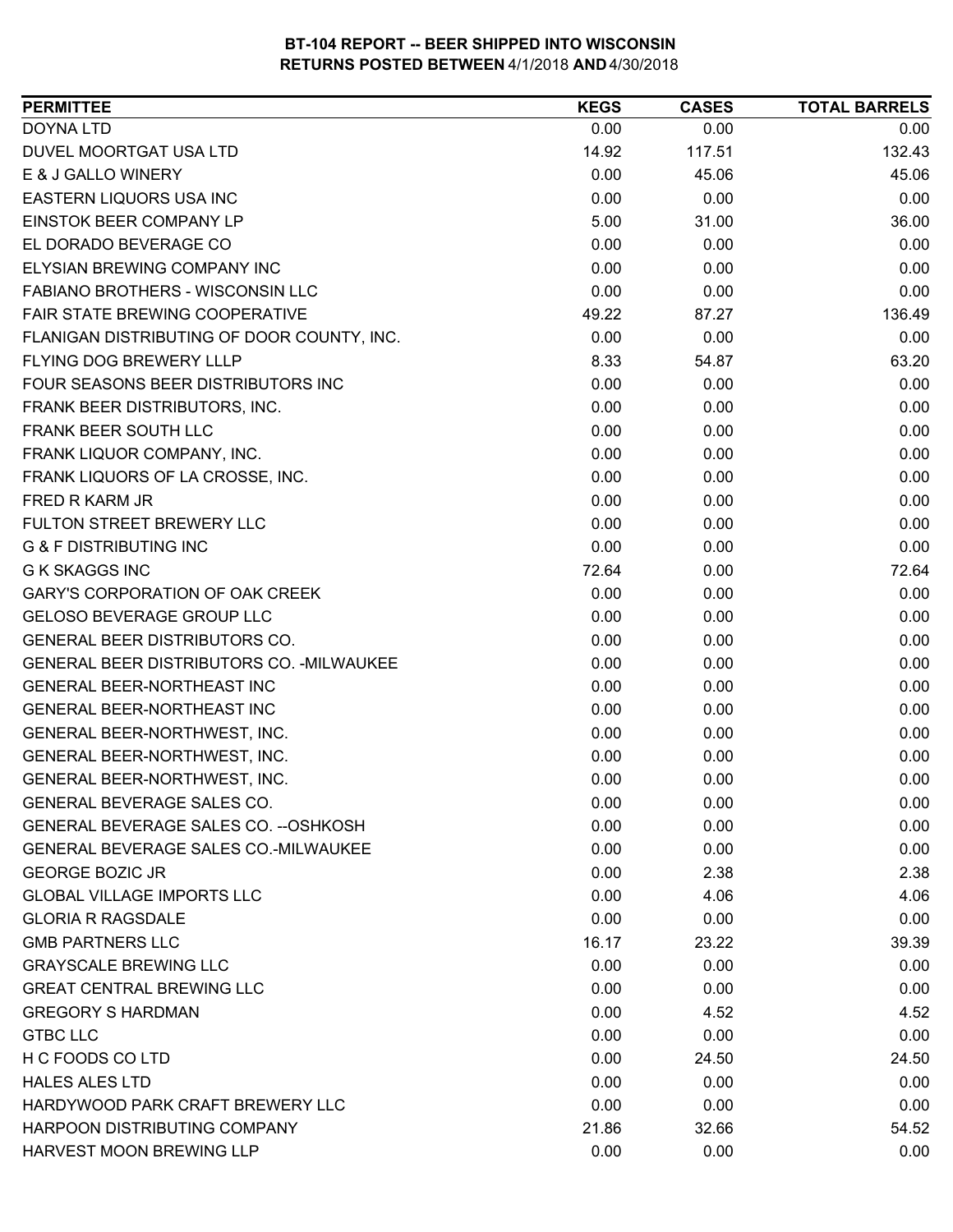| <b>PERMITTEE</b>                       | <b>KEGS</b> | <b>CASES</b> | <b>TOTAL BARRELS</b> |
|----------------------------------------|-------------|--------------|----------------------|
| HEINEKEN USA INCORPORATED              | 276.66      | 5,266.72     | 5,543.38             |
| HENDRICKS BEVERAGE, INC.               | 0.00        | 0.00         | 0.00                 |
| <b>HIGH COUNTRY BREWERY INC</b>        | 0.00        | 0.00         | 0.00                 |
| HOME BREW MART INC                     | 0.00        | 200.41       | 200.41               |
| HOP BUTCHER FOR THE WORLD LLC          | 0.00        | 0.00         | 0.00                 |
| <b>ILLYRIAN IMPORT INC</b>             | 0.00        | 0.00         | 0.00                 |
| <b>INDEED BREWING COMPANY LLC</b>      | 11.67       | 9.10         | 20.77                |
| INDIAN PEAKS BREWING COMPANY           | 0.00        | 0.00         | 0.00                 |
| INTERNATIONAL DISTILLERS & VINTERS LTD | 0.00        | 0.00         | 0.00                 |
| INTERTRADE USA COMPANY                 | 0.00        | 0.00         | 0.00                 |
| <b>IRENE WAGNER</b>                    | 0.00        | 0.00         | 0.00                 |
| <b>IRON HORSE BEVERAGE LLC</b>         | 0.00        | 0.00         | 0.00                 |
| <b>ISLAND CITY BREWING COMPANY LLC</b> | 10.45       | 0.00         | 10.45                |
| <b>JAW PROPERTIES LLC</b>              | 0.00        | 0.00         | 0.00                 |
| <b>JBR BREWING LLC</b>                 | 14.83       | 9.80         | 24.63                |
| <b>JOHN J COLLETTI</b>                 | 0.00        | 0.00         | 0.00                 |
| JOHNSON BROTHERS OF WISCONSIN INC      | 0.00        | 0.00         | 0.00                 |
| <b>JOSHUA DETH</b>                     | 68.83       | 175.53       | 244.36               |
| JUGOS BEVERAGE COMPANY, LLC            | 0.00        | 0.00         | 0.00                 |
| KAY BEER DISTRIBUTING, INC.            | 0.00        | 0.00         | 0.00                 |
| KEWEENAW BREWING CO LLC                | 48.25       | 43.47        | 91.72                |
| KOJIMA & INTERNATIONAL ASSOCIATES INC  | 0.00        | 0.00         | 0.00                 |
| KREBS BREWING CO., INC.                | 40.00       | 55.90        | 95.90                |
| <b>KROMBACHER USA LLC</b>              | 0.00        | 0.00         | 0.00                 |
| KUHNHENN BREWING CO LLC                | 2.00        | 0.00         | 2.00                 |
| KYSELA PERE ET FILS LTD                | 0.00        | 0.00         | 0.00                 |
| LA CROSSE BEVERAGE LLC                 | 0.00        | 0.00         | 0.00                 |
| LABATT USA OPERATING CO LLC            | 0.00        | 1,539.65     | 1,539.65             |
| <b>LAGUNITAS BREWING CO</b>            | 204.00      | 489.61       | 693.61               |
| LAKE SUPERIOR BREWING CO LLC           | 16.20       | 0.00         | 16.20                |
| LARRY'S DISTRIBUTING CO., INC.         | 0.00        | 0.00         | 0.00                 |
| LEE BEVERAGE OF WISCONSIN LLC          | 0.00        | 0.00         | 0.00                 |
| LEE BEVERAGE OF WISCONSIN LLC          | 0.00        | 0.00         | 0.00                 |
| LEE BEVERAGE OF WISCONSIN LLC          | 0.00        | 0.00         | 0.00                 |
| LEE BEVERAGE OF WISCONSIN LLC          | 0.00        | 0.00         | 0.00                 |
| LEFT COAST BREWING CO                  | 2.83        | 4.36         | 7.19                 |
| LENA BEVERAGE COMPANY                  | 5.99        | 0.00         | 5.99                 |
| LIFT BRIDGE BREWING TECHNOLOGIES LLC   | 30.84       | 50.06        | 80.90                |
| LOUIS GLUNZ BEER INC                   | 6.53        | 89.13        | 95.66                |
| LUPULIN BREWING LLC                    | 0.00        | 0.00         | 0.00                 |
| <b>MANKATO BREWERY LLC</b>             | 0.00        | 0.00         | 0.00                 |
| MANNEKEN-BRUSSEL IMPORTS INC           | 0.00        | 0.00         | 0.00                 |
| MARK ANTHONY BRANDS INC                | 0.00        | 1,718.37     | 1,718.37             |
| MERCENARY BREWERY & DISTILLERY LLC     | 0.00        | 0.00         | 0.00                 |
| MERCHANT DU VIN CORPORATION            | 29.43       | 35.49        | 64.92                |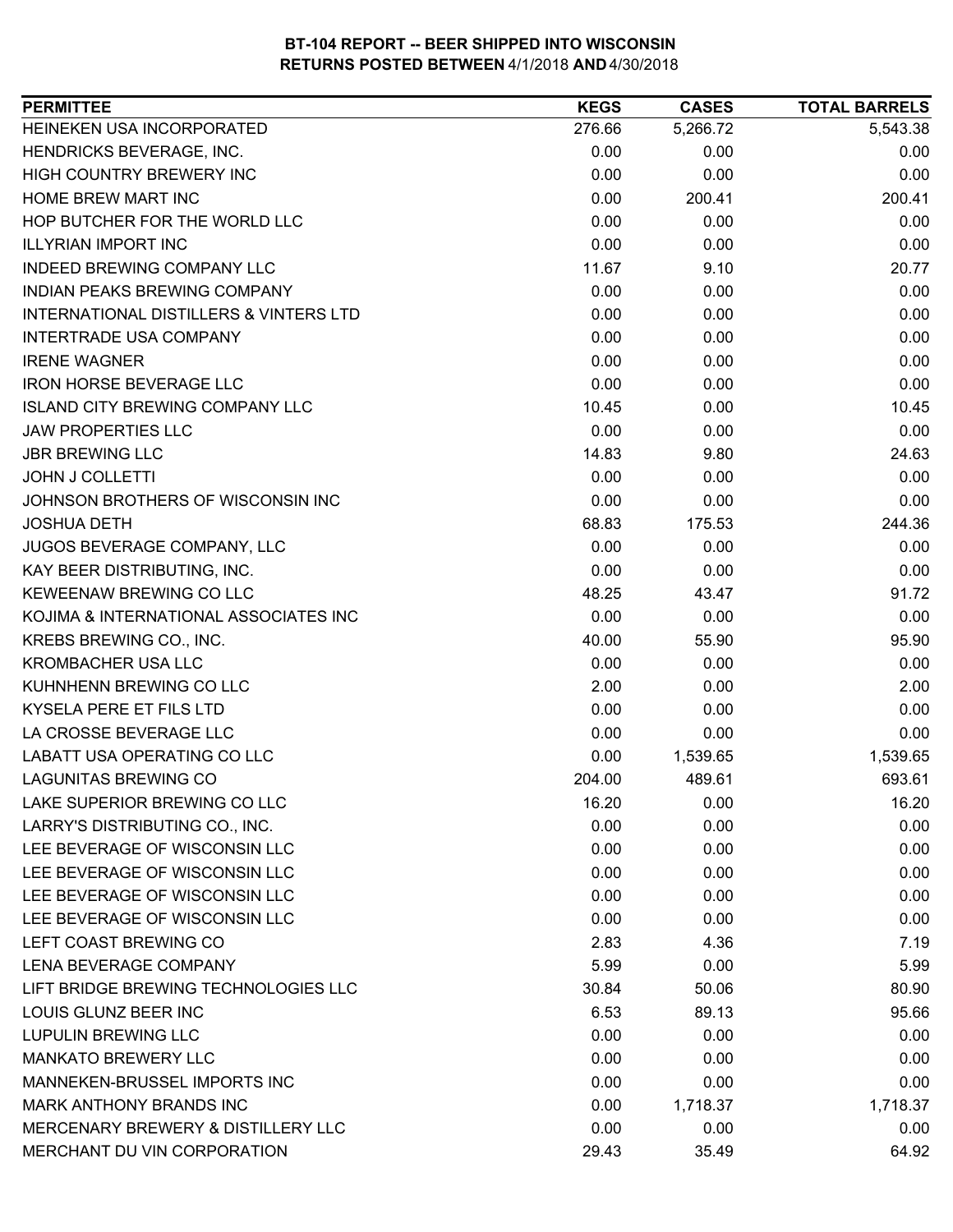| <b>PERMITTEE</b>                     | <b>KEGS</b> | <b>CASES</b> | <b>TOTAL BARRELS</b> |
|--------------------------------------|-------------|--------------|----------------------|
| METROPOLITAN BREWING LLC             | 18.33       | 7.64         | 25.97                |
| <b>MHW LTD</b>                       | 0.00        | 14.05        | 14.05                |
| MICHAEL G ANSAY                      | 90.04       | 0.07         | 90.11                |
| MICHAUD DISTRIBUTING INC             | 127.00      | 0.00         | 127.00               |
| MIKERPHONE BREWING LLC               | 0.00        | 0.00         | 0.00                 |
| MILLERCOORS LLC                      | 386.50      | 14,351.89    | 14,738.39            |
| MILLERCOORS LLC                      | 806.50      | 8,816.73     | 9,623.23             |
| MILLSTREAM INVESTMENTS INC           | 0.00        | 0.00         | 0.00                 |
| <b>MOR-DALL ENTERPRISES INC.</b>     | 0.00        | 0.00         | 0.00                 |
| MOUNTAINEER HOLDINGS LLC             | 0.00        | 28.14        | 28.14                |
| MUTUAL WHOLESALE LIQUOR INC          | 0.00        | 0.00         | 0.00                 |
| NDC SYSTEMS LP                       | 71.12       | 0.00         | 71.12                |
| NEBRASKA BREWING CO INC              | 0.00        | 0.00         | 0.00                 |
| NEW BELGIUM BREWING COMPANY INC      | 347.50      | 706.94       | 1,054.44             |
| NEW HOLLAND BREWING CO LLC           | 0.00        | 0.00         | 0.00                 |
| NEW YORK MUTUAL TRADING CO INC       | 0.00        | 0.00         | 0.00                 |
| NOELKE DISTRIBUTORS, INC.            | 0.00        | 0.00         | 0.00                 |
| NORTH COAST BREWING CO INC           | 2.00        | 22.55        | 24.55                |
| NORTHWEST BEVERAGES, INC.            | 0.00        | 0.00         | 0.00                 |
| NOUVEAU VENTURES LLC                 | 0.00        | 0.00         | 0.00                 |
| ODELL BREWING COMPANY                | 0.00        | 0.00         | 0.00                 |
| OFF-KILTER BREWING INC               | 5.29        | 0.00         | 5.29                 |
| ONION PUB & BREWERY INC              | 0.00        | 0.00         | 0.00                 |
| OREGON BREWING COMPANY INC           | 6.81        | 52.68        | 59.49                |
| OTT SCHWEITZER DISTRIBUTORSHIP, INC. | 0.00        | 0.00         | 0.00                 |
| PABST BREWING COMPANY LLC            | 107.34      | 1,342.50     | 1,449.84             |
| PAMPA BEVERAGES LLC                  | 0.00        | 0.00         | 0.00                 |
| PARADOX BEER COMPANY INC             | 0.00        | 0.00         | 0.00                 |
| PARK RIDGE DISTRIBUTING, INC.        | 0.00        | 0.00         | 0.00                 |
| PATERNO IMPORTS LTD                  | 0.00        | 0.00         | 0.00                 |
| PAULANER USA LLC                     | 241.16      | 296.84       | 538.00               |
| PEHLER DISTRIBUTING, INC.            | 0.00        | 0.00         | 0.00                 |
| PERENNIAL PARTNERS LLC               | 0.00        | 7.74         | 7.74                 |
| PHIL KNUTSEN                         | 0.00        | 0.00         | 0.00                 |
| PHILLIPS WINE COMPANY                | 0.00        | 0.00         | 0.00                 |
| PIPEWORKS PRODUCTION LLC             | 0.00        | 0.00         | 0.00                 |
| PRAIRIE KRAFTS INC                   | 0.00        | 0.00         | 0.00                 |
| PROST BREWING COMPANY LLC            | 0.00        | 5.23         | 5.23                 |
| <b>RAVEN BRANDS INC</b>              | 0.00        | 0.00         | 0.00                 |
| RELETA BREWING COMPANY LLC           | 0.00        | 0.00         | 0.00                 |
| RENEGADE BREWING COMPANY LLC         | 0.00        | 0.00         | 0.00                 |
| RICHARD D KATECHIS                   | 35.83       | 108.52       | 144.35               |
| S & H INDEPENDENT PREMIUM BRANDS LLC | 30.68       | 0.00         | 30.68                |
| S. & S. DISTRIBUTING, INC.           | 0.00        | 0.00         | 0.00                 |
| S. & S. DISTRIBUTING, INC.           | 0.00        | 0.00         | 0.00                 |
|                                      |             |              |                      |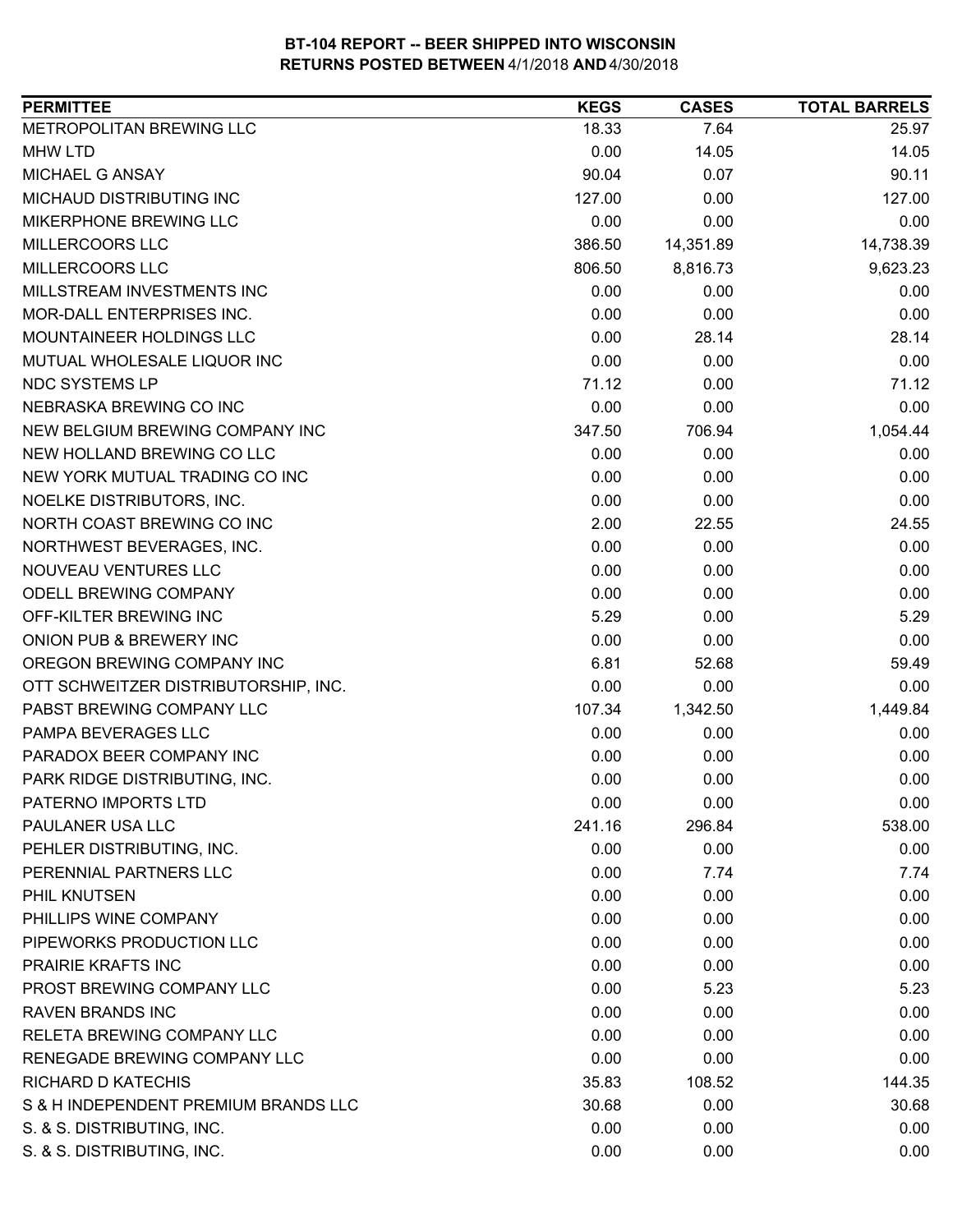| SAPPORO USA INC<br>6.80<br>31.75<br>24.95<br>SARATOGA LIQUOR CO., INC.<br>0.00<br>0.00<br>0.00<br>SAUGATUCK BREWING COMPANY INC<br>48.73<br>15.33<br>33.40<br>1.70<br><b>SHANE WELCH</b><br>32.76<br>34.46<br>SHELTON BROTHERS INC<br>0.00<br>0.00<br>0.00<br><b>SHORTS BREWING COMPANY</b><br>119.81<br>46.17<br>73.64<br>SIERRA NEVADA BREWING COMPANY<br>432.83<br>450.81<br>17.98<br>SINGHA NORTH AMERICA INC<br>0.00<br>0.00<br>0.00<br>SOLEMN OATH BREWERY LLC<br>19.34<br>37.26<br>56.60<br>SOUTHERN TIER BREWING COMPANY LLC<br>83.85<br>7.50<br>76.35<br>0.00<br>0.00<br>SP3 LLC<br>0.00<br>0.00<br>SRB OPERATIONS LLC<br>0.00<br>0.00<br>ST KILLIAN IMPORTING CO INC<br>354.35<br>66.80<br>287.55<br>STANLEY STAWSKI DIST CO INC<br>0.00<br>20.91<br>20.91<br><b>STEVE CRIDER</b><br>0.00<br>0.00<br>0.00<br>STONE BREWING CO LLC<br>71.80<br>295.42<br>223.62<br>331.62<br><b>SUMMIT BREWING COMPANY</b><br>124.01<br>207.61<br>SUN KING BREWING CO LLC<br>0.00<br>0.00<br>0.00<br>SUPERIOR BEVERAGES LLC<br>0.00<br>0.00<br>0.00<br><b>SURLY BREWING COMPANY</b><br>292.97<br>377.22<br>670.19<br>SURVILLE ENTERPRISES CORP<br>0.00<br>0.00<br>0.00<br>SYLWESTER KOLAKOWSKI<br>0.00<br>35.01<br>35.01<br>TABLEBLUFF BREWING CO INC<br>19.60<br>0.00<br>19.60<br>TALLGRASS BREWING COMPANY INC<br>29.42<br>9.39<br>20.03<br>TERRAPIN BEER COMPANY LLC<br>207.60<br>82.00<br>125.60<br>THE BROOKLYN BREWERY CORPORATION<br>0.00<br>0.00<br>0.00<br>THE BRUERY LLC<br>0.00<br>0.00<br>0.00<br>THE CHURCH STREET BREWING COMPANY LLC<br>0.00<br>0.00<br>0.00<br>THE DUDES' BREWING COMPANY LLC<br>0.00<br>0.00<br>0.00<br>THE GAMBRINUS COMPANY<br>49.00<br>111.47<br>126.18<br>218.66<br>THE GREAT LAKES BREWING CO<br>92.48<br>THE R.S. LIPMAN COMPANY<br>0.00<br>0.00<br>0.00<br>THE TRI CITY BREWING COMPANY<br>0.00<br>0.00<br>0.00<br>THREE FLOYDS BREWING LLC<br>216.38<br>142.33<br>358.71<br>TIGHTHEAD BREWING COMPANY<br>0.00<br>0.00<br>0.00<br><b>TODD FYTEN</b><br>0.00<br>0.00<br>0.00<br><b>TOPPLING GOLIATH INC</b><br>241.77<br>60.00<br>181.77<br>TRIANGLE DISTRIBUTING COMPANY, INC.<br>0.00<br>0.00<br>0.00<br><b>TRIBES GRILL INC</b><br>0.00<br>0.00<br>0.00<br>TRI-MART COMPANY LLC<br>0.00<br>0.00<br>0.00<br>TROIKA BREWING COMPANY LLC<br>2.50<br>0.00<br>2.50<br>0.00<br><b>TRUCKEE CRAFT BREWING</b><br>0.00<br>0.00<br>TWO BROTHERS BREWING COMPANY<br>0.00<br>0.00<br>0.00<br>12.17<br>28.88<br>UINTA BREWING COMPANY<br>16.71<br>UNE ANNEE BREWERY LLC<br>0.00<br>0.00<br>0.00 | <b>PERMITTEE</b> | <b>KEGS</b> | <b>CASES</b> | <b>TOTAL BARRELS</b> |
|-----------------------------------------------------------------------------------------------------------------------------------------------------------------------------------------------------------------------------------------------------------------------------------------------------------------------------------------------------------------------------------------------------------------------------------------------------------------------------------------------------------------------------------------------------------------------------------------------------------------------------------------------------------------------------------------------------------------------------------------------------------------------------------------------------------------------------------------------------------------------------------------------------------------------------------------------------------------------------------------------------------------------------------------------------------------------------------------------------------------------------------------------------------------------------------------------------------------------------------------------------------------------------------------------------------------------------------------------------------------------------------------------------------------------------------------------------------------------------------------------------------------------------------------------------------------------------------------------------------------------------------------------------------------------------------------------------------------------------------------------------------------------------------------------------------------------------------------------------------------------------------------------------------------------------------------------------------------------------------------------------------------------------------------------------------------------------------------------------------------------------------------------------------------------------------------------------------------------------------------------------------------------------------------------------------------------------------------------------------------------------------------------------------------------------------------------------------------------------------------------------------------------|------------------|-------------|--------------|----------------------|
|                                                                                                                                                                                                                                                                                                                                                                                                                                                                                                                                                                                                                                                                                                                                                                                                                                                                                                                                                                                                                                                                                                                                                                                                                                                                                                                                                                                                                                                                                                                                                                                                                                                                                                                                                                                                                                                                                                                                                                                                                                                                                                                                                                                                                                                                                                                                                                                                                                                                                                                       |                  |             |              |                      |
|                                                                                                                                                                                                                                                                                                                                                                                                                                                                                                                                                                                                                                                                                                                                                                                                                                                                                                                                                                                                                                                                                                                                                                                                                                                                                                                                                                                                                                                                                                                                                                                                                                                                                                                                                                                                                                                                                                                                                                                                                                                                                                                                                                                                                                                                                                                                                                                                                                                                                                                       |                  |             |              |                      |
|                                                                                                                                                                                                                                                                                                                                                                                                                                                                                                                                                                                                                                                                                                                                                                                                                                                                                                                                                                                                                                                                                                                                                                                                                                                                                                                                                                                                                                                                                                                                                                                                                                                                                                                                                                                                                                                                                                                                                                                                                                                                                                                                                                                                                                                                                                                                                                                                                                                                                                                       |                  |             |              |                      |
|                                                                                                                                                                                                                                                                                                                                                                                                                                                                                                                                                                                                                                                                                                                                                                                                                                                                                                                                                                                                                                                                                                                                                                                                                                                                                                                                                                                                                                                                                                                                                                                                                                                                                                                                                                                                                                                                                                                                                                                                                                                                                                                                                                                                                                                                                                                                                                                                                                                                                                                       |                  |             |              |                      |
|                                                                                                                                                                                                                                                                                                                                                                                                                                                                                                                                                                                                                                                                                                                                                                                                                                                                                                                                                                                                                                                                                                                                                                                                                                                                                                                                                                                                                                                                                                                                                                                                                                                                                                                                                                                                                                                                                                                                                                                                                                                                                                                                                                                                                                                                                                                                                                                                                                                                                                                       |                  |             |              |                      |
|                                                                                                                                                                                                                                                                                                                                                                                                                                                                                                                                                                                                                                                                                                                                                                                                                                                                                                                                                                                                                                                                                                                                                                                                                                                                                                                                                                                                                                                                                                                                                                                                                                                                                                                                                                                                                                                                                                                                                                                                                                                                                                                                                                                                                                                                                                                                                                                                                                                                                                                       |                  |             |              |                      |
|                                                                                                                                                                                                                                                                                                                                                                                                                                                                                                                                                                                                                                                                                                                                                                                                                                                                                                                                                                                                                                                                                                                                                                                                                                                                                                                                                                                                                                                                                                                                                                                                                                                                                                                                                                                                                                                                                                                                                                                                                                                                                                                                                                                                                                                                                                                                                                                                                                                                                                                       |                  |             |              |                      |
|                                                                                                                                                                                                                                                                                                                                                                                                                                                                                                                                                                                                                                                                                                                                                                                                                                                                                                                                                                                                                                                                                                                                                                                                                                                                                                                                                                                                                                                                                                                                                                                                                                                                                                                                                                                                                                                                                                                                                                                                                                                                                                                                                                                                                                                                                                                                                                                                                                                                                                                       |                  |             |              |                      |
|                                                                                                                                                                                                                                                                                                                                                                                                                                                                                                                                                                                                                                                                                                                                                                                                                                                                                                                                                                                                                                                                                                                                                                                                                                                                                                                                                                                                                                                                                                                                                                                                                                                                                                                                                                                                                                                                                                                                                                                                                                                                                                                                                                                                                                                                                                                                                                                                                                                                                                                       |                  |             |              |                      |
| 160.47                                                                                                                                                                                                                                                                                                                                                                                                                                                                                                                                                                                                                                                                                                                                                                                                                                                                                                                                                                                                                                                                                                                                                                                                                                                                                                                                                                                                                                                                                                                                                                                                                                                                                                                                                                                                                                                                                                                                                                                                                                                                                                                                                                                                                                                                                                                                                                                                                                                                                                                |                  |             |              |                      |
|                                                                                                                                                                                                                                                                                                                                                                                                                                                                                                                                                                                                                                                                                                                                                                                                                                                                                                                                                                                                                                                                                                                                                                                                                                                                                                                                                                                                                                                                                                                                                                                                                                                                                                                                                                                                                                                                                                                                                                                                                                                                                                                                                                                                                                                                                                                                                                                                                                                                                                                       |                  |             |              |                      |
|                                                                                                                                                                                                                                                                                                                                                                                                                                                                                                                                                                                                                                                                                                                                                                                                                                                                                                                                                                                                                                                                                                                                                                                                                                                                                                                                                                                                                                                                                                                                                                                                                                                                                                                                                                                                                                                                                                                                                                                                                                                                                                                                                                                                                                                                                                                                                                                                                                                                                                                       |                  |             |              |                      |
|                                                                                                                                                                                                                                                                                                                                                                                                                                                                                                                                                                                                                                                                                                                                                                                                                                                                                                                                                                                                                                                                                                                                                                                                                                                                                                                                                                                                                                                                                                                                                                                                                                                                                                                                                                                                                                                                                                                                                                                                                                                                                                                                                                                                                                                                                                                                                                                                                                                                                                                       |                  |             |              |                      |
|                                                                                                                                                                                                                                                                                                                                                                                                                                                                                                                                                                                                                                                                                                                                                                                                                                                                                                                                                                                                                                                                                                                                                                                                                                                                                                                                                                                                                                                                                                                                                                                                                                                                                                                                                                                                                                                                                                                                                                                                                                                                                                                                                                                                                                                                                                                                                                                                                                                                                                                       |                  |             |              |                      |
|                                                                                                                                                                                                                                                                                                                                                                                                                                                                                                                                                                                                                                                                                                                                                                                                                                                                                                                                                                                                                                                                                                                                                                                                                                                                                                                                                                                                                                                                                                                                                                                                                                                                                                                                                                                                                                                                                                                                                                                                                                                                                                                                                                                                                                                                                                                                                                                                                                                                                                                       |                  |             |              |                      |
|                                                                                                                                                                                                                                                                                                                                                                                                                                                                                                                                                                                                                                                                                                                                                                                                                                                                                                                                                                                                                                                                                                                                                                                                                                                                                                                                                                                                                                                                                                                                                                                                                                                                                                                                                                                                                                                                                                                                                                                                                                                                                                                                                                                                                                                                                                                                                                                                                                                                                                                       |                  |             |              |                      |
|                                                                                                                                                                                                                                                                                                                                                                                                                                                                                                                                                                                                                                                                                                                                                                                                                                                                                                                                                                                                                                                                                                                                                                                                                                                                                                                                                                                                                                                                                                                                                                                                                                                                                                                                                                                                                                                                                                                                                                                                                                                                                                                                                                                                                                                                                                                                                                                                                                                                                                                       |                  |             |              |                      |
|                                                                                                                                                                                                                                                                                                                                                                                                                                                                                                                                                                                                                                                                                                                                                                                                                                                                                                                                                                                                                                                                                                                                                                                                                                                                                                                                                                                                                                                                                                                                                                                                                                                                                                                                                                                                                                                                                                                                                                                                                                                                                                                                                                                                                                                                                                                                                                                                                                                                                                                       |                  |             |              |                      |
|                                                                                                                                                                                                                                                                                                                                                                                                                                                                                                                                                                                                                                                                                                                                                                                                                                                                                                                                                                                                                                                                                                                                                                                                                                                                                                                                                                                                                                                                                                                                                                                                                                                                                                                                                                                                                                                                                                                                                                                                                                                                                                                                                                                                                                                                                                                                                                                                                                                                                                                       |                  |             |              |                      |
|                                                                                                                                                                                                                                                                                                                                                                                                                                                                                                                                                                                                                                                                                                                                                                                                                                                                                                                                                                                                                                                                                                                                                                                                                                                                                                                                                                                                                                                                                                                                                                                                                                                                                                                                                                                                                                                                                                                                                                                                                                                                                                                                                                                                                                                                                                                                                                                                                                                                                                                       |                  |             |              |                      |
|                                                                                                                                                                                                                                                                                                                                                                                                                                                                                                                                                                                                                                                                                                                                                                                                                                                                                                                                                                                                                                                                                                                                                                                                                                                                                                                                                                                                                                                                                                                                                                                                                                                                                                                                                                                                                                                                                                                                                                                                                                                                                                                                                                                                                                                                                                                                                                                                                                                                                                                       |                  |             |              |                      |
|                                                                                                                                                                                                                                                                                                                                                                                                                                                                                                                                                                                                                                                                                                                                                                                                                                                                                                                                                                                                                                                                                                                                                                                                                                                                                                                                                                                                                                                                                                                                                                                                                                                                                                                                                                                                                                                                                                                                                                                                                                                                                                                                                                                                                                                                                                                                                                                                                                                                                                                       |                  |             |              |                      |
|                                                                                                                                                                                                                                                                                                                                                                                                                                                                                                                                                                                                                                                                                                                                                                                                                                                                                                                                                                                                                                                                                                                                                                                                                                                                                                                                                                                                                                                                                                                                                                                                                                                                                                                                                                                                                                                                                                                                                                                                                                                                                                                                                                                                                                                                                                                                                                                                                                                                                                                       |                  |             |              |                      |
|                                                                                                                                                                                                                                                                                                                                                                                                                                                                                                                                                                                                                                                                                                                                                                                                                                                                                                                                                                                                                                                                                                                                                                                                                                                                                                                                                                                                                                                                                                                                                                                                                                                                                                                                                                                                                                                                                                                                                                                                                                                                                                                                                                                                                                                                                                                                                                                                                                                                                                                       |                  |             |              |                      |
|                                                                                                                                                                                                                                                                                                                                                                                                                                                                                                                                                                                                                                                                                                                                                                                                                                                                                                                                                                                                                                                                                                                                                                                                                                                                                                                                                                                                                                                                                                                                                                                                                                                                                                                                                                                                                                                                                                                                                                                                                                                                                                                                                                                                                                                                                                                                                                                                                                                                                                                       |                  |             |              |                      |
|                                                                                                                                                                                                                                                                                                                                                                                                                                                                                                                                                                                                                                                                                                                                                                                                                                                                                                                                                                                                                                                                                                                                                                                                                                                                                                                                                                                                                                                                                                                                                                                                                                                                                                                                                                                                                                                                                                                                                                                                                                                                                                                                                                                                                                                                                                                                                                                                                                                                                                                       |                  |             |              |                      |
|                                                                                                                                                                                                                                                                                                                                                                                                                                                                                                                                                                                                                                                                                                                                                                                                                                                                                                                                                                                                                                                                                                                                                                                                                                                                                                                                                                                                                                                                                                                                                                                                                                                                                                                                                                                                                                                                                                                                                                                                                                                                                                                                                                                                                                                                                                                                                                                                                                                                                                                       |                  |             |              |                      |
|                                                                                                                                                                                                                                                                                                                                                                                                                                                                                                                                                                                                                                                                                                                                                                                                                                                                                                                                                                                                                                                                                                                                                                                                                                                                                                                                                                                                                                                                                                                                                                                                                                                                                                                                                                                                                                                                                                                                                                                                                                                                                                                                                                                                                                                                                                                                                                                                                                                                                                                       |                  |             |              |                      |
|                                                                                                                                                                                                                                                                                                                                                                                                                                                                                                                                                                                                                                                                                                                                                                                                                                                                                                                                                                                                                                                                                                                                                                                                                                                                                                                                                                                                                                                                                                                                                                                                                                                                                                                                                                                                                                                                                                                                                                                                                                                                                                                                                                                                                                                                                                                                                                                                                                                                                                                       |                  |             |              |                      |
|                                                                                                                                                                                                                                                                                                                                                                                                                                                                                                                                                                                                                                                                                                                                                                                                                                                                                                                                                                                                                                                                                                                                                                                                                                                                                                                                                                                                                                                                                                                                                                                                                                                                                                                                                                                                                                                                                                                                                                                                                                                                                                                                                                                                                                                                                                                                                                                                                                                                                                                       |                  |             |              |                      |
|                                                                                                                                                                                                                                                                                                                                                                                                                                                                                                                                                                                                                                                                                                                                                                                                                                                                                                                                                                                                                                                                                                                                                                                                                                                                                                                                                                                                                                                                                                                                                                                                                                                                                                                                                                                                                                                                                                                                                                                                                                                                                                                                                                                                                                                                                                                                                                                                                                                                                                                       |                  |             |              |                      |
|                                                                                                                                                                                                                                                                                                                                                                                                                                                                                                                                                                                                                                                                                                                                                                                                                                                                                                                                                                                                                                                                                                                                                                                                                                                                                                                                                                                                                                                                                                                                                                                                                                                                                                                                                                                                                                                                                                                                                                                                                                                                                                                                                                                                                                                                                                                                                                                                                                                                                                                       |                  |             |              |                      |
|                                                                                                                                                                                                                                                                                                                                                                                                                                                                                                                                                                                                                                                                                                                                                                                                                                                                                                                                                                                                                                                                                                                                                                                                                                                                                                                                                                                                                                                                                                                                                                                                                                                                                                                                                                                                                                                                                                                                                                                                                                                                                                                                                                                                                                                                                                                                                                                                                                                                                                                       |                  |             |              |                      |
|                                                                                                                                                                                                                                                                                                                                                                                                                                                                                                                                                                                                                                                                                                                                                                                                                                                                                                                                                                                                                                                                                                                                                                                                                                                                                                                                                                                                                                                                                                                                                                                                                                                                                                                                                                                                                                                                                                                                                                                                                                                                                                                                                                                                                                                                                                                                                                                                                                                                                                                       |                  |             |              |                      |
|                                                                                                                                                                                                                                                                                                                                                                                                                                                                                                                                                                                                                                                                                                                                                                                                                                                                                                                                                                                                                                                                                                                                                                                                                                                                                                                                                                                                                                                                                                                                                                                                                                                                                                                                                                                                                                                                                                                                                                                                                                                                                                                                                                                                                                                                                                                                                                                                                                                                                                                       |                  |             |              |                      |
|                                                                                                                                                                                                                                                                                                                                                                                                                                                                                                                                                                                                                                                                                                                                                                                                                                                                                                                                                                                                                                                                                                                                                                                                                                                                                                                                                                                                                                                                                                                                                                                                                                                                                                                                                                                                                                                                                                                                                                                                                                                                                                                                                                                                                                                                                                                                                                                                                                                                                                                       |                  |             |              |                      |
|                                                                                                                                                                                                                                                                                                                                                                                                                                                                                                                                                                                                                                                                                                                                                                                                                                                                                                                                                                                                                                                                                                                                                                                                                                                                                                                                                                                                                                                                                                                                                                                                                                                                                                                                                                                                                                                                                                                                                                                                                                                                                                                                                                                                                                                                                                                                                                                                                                                                                                                       |                  |             |              |                      |
|                                                                                                                                                                                                                                                                                                                                                                                                                                                                                                                                                                                                                                                                                                                                                                                                                                                                                                                                                                                                                                                                                                                                                                                                                                                                                                                                                                                                                                                                                                                                                                                                                                                                                                                                                                                                                                                                                                                                                                                                                                                                                                                                                                                                                                                                                                                                                                                                                                                                                                                       |                  |             |              |                      |
|                                                                                                                                                                                                                                                                                                                                                                                                                                                                                                                                                                                                                                                                                                                                                                                                                                                                                                                                                                                                                                                                                                                                                                                                                                                                                                                                                                                                                                                                                                                                                                                                                                                                                                                                                                                                                                                                                                                                                                                                                                                                                                                                                                                                                                                                                                                                                                                                                                                                                                                       |                  |             |              |                      |
|                                                                                                                                                                                                                                                                                                                                                                                                                                                                                                                                                                                                                                                                                                                                                                                                                                                                                                                                                                                                                                                                                                                                                                                                                                                                                                                                                                                                                                                                                                                                                                                                                                                                                                                                                                                                                                                                                                                                                                                                                                                                                                                                                                                                                                                                                                                                                                                                                                                                                                                       |                  |             |              |                      |
|                                                                                                                                                                                                                                                                                                                                                                                                                                                                                                                                                                                                                                                                                                                                                                                                                                                                                                                                                                                                                                                                                                                                                                                                                                                                                                                                                                                                                                                                                                                                                                                                                                                                                                                                                                                                                                                                                                                                                                                                                                                                                                                                                                                                                                                                                                                                                                                                                                                                                                                       |                  |             |              |                      |
|                                                                                                                                                                                                                                                                                                                                                                                                                                                                                                                                                                                                                                                                                                                                                                                                                                                                                                                                                                                                                                                                                                                                                                                                                                                                                                                                                                                                                                                                                                                                                                                                                                                                                                                                                                                                                                                                                                                                                                                                                                                                                                                                                                                                                                                                                                                                                                                                                                                                                                                       |                  |             |              |                      |
|                                                                                                                                                                                                                                                                                                                                                                                                                                                                                                                                                                                                                                                                                                                                                                                                                                                                                                                                                                                                                                                                                                                                                                                                                                                                                                                                                                                                                                                                                                                                                                                                                                                                                                                                                                                                                                                                                                                                                                                                                                                                                                                                                                                                                                                                                                                                                                                                                                                                                                                       |                  |             |              |                      |
|                                                                                                                                                                                                                                                                                                                                                                                                                                                                                                                                                                                                                                                                                                                                                                                                                                                                                                                                                                                                                                                                                                                                                                                                                                                                                                                                                                                                                                                                                                                                                                                                                                                                                                                                                                                                                                                                                                                                                                                                                                                                                                                                                                                                                                                                                                                                                                                                                                                                                                                       |                  |             |              |                      |
|                                                                                                                                                                                                                                                                                                                                                                                                                                                                                                                                                                                                                                                                                                                                                                                                                                                                                                                                                                                                                                                                                                                                                                                                                                                                                                                                                                                                                                                                                                                                                                                                                                                                                                                                                                                                                                                                                                                                                                                                                                                                                                                                                                                                                                                                                                                                                                                                                                                                                                                       |                  |             |              |                      |